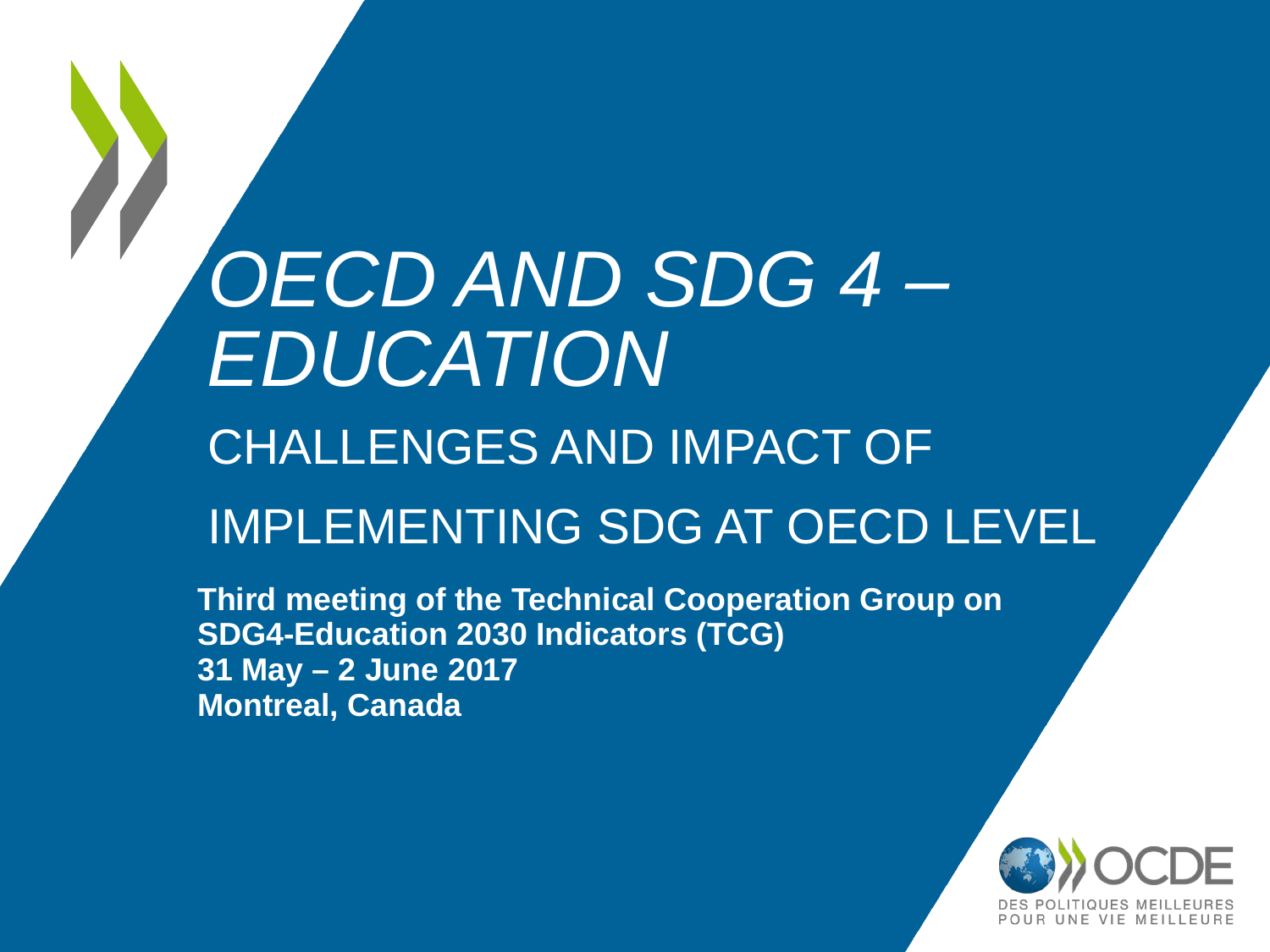

- The OECD has been an active participant in the Education For All/Education 2030 Steering Committee, World Education Forum (Incheon), the *Framework for Action Drafting Group and the*<br>Technical Advisory Group working on indicators, contributing to every stage in this process, including the on-going IAEG-SDGs deliberations.
- OECD's **Education programmes** have a key role to play in measuring progress towards SDG 4 and its targets OECD has mapped these programmes and policy instruments against the 43 *Education 2030 Framework for Action* thematic indicators, including the 11 being considered for global monitoring.
- *Education at a Glance (2015)* set out how OECD will internalise the education SDG, targets and global and thematic indicators and the contribution it will make to global and thematic monitoring.
- *Education at a Glance (2016)* went one step further…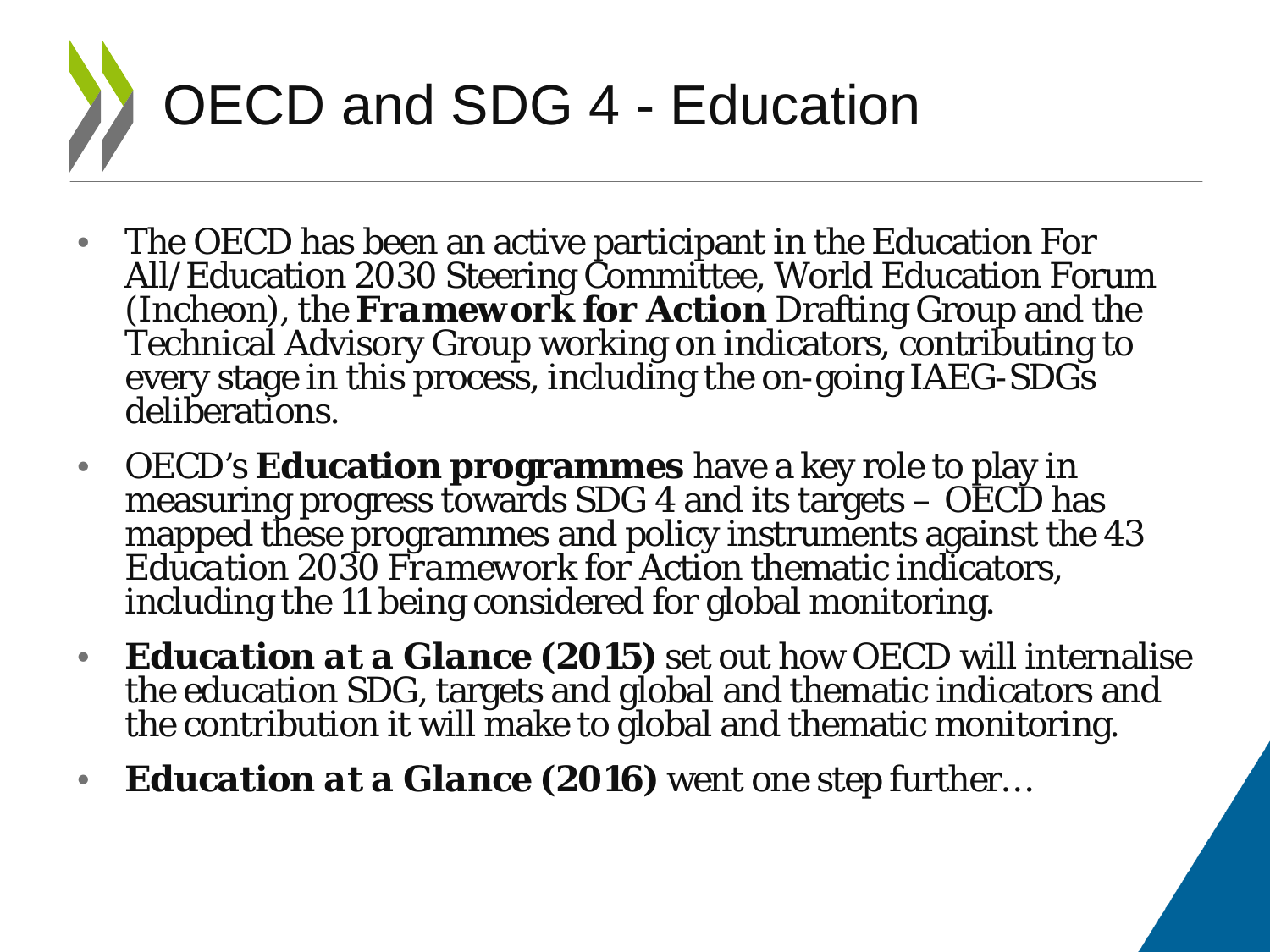Table 2. OECD countries' progress towards the education SDG targets

| <b>Education SDG targets*</b> | 4.1 | 4.2            | 4.3 | 4.4 | 4.5 | 4.6 | 4.7 | 4.a | 4.b            |  |
|-------------------------------|-----|----------------|-----|-----|-----|-----|-----|-----|----------------|--|
| <b>Benchmark</b>              | 80  | 95             | 60  | 60  | 75  | 50  | 70  | 0.7 | $\bf{0}$       |  |
| <b>Australia</b>              | 80  | 101            |     | 66  | 77  | 58  | 71  | 1.5 | 38             |  |
| Austria                       | 81  | 96             | 70  | 61  | 71  | 45  | 64  | 1.5 | $-19$          |  |
| Belgium <sup>1</sup>          | 81  | 98             | 67  | 65  | 72  | 53  | 67  | 0.7 | $\bf{0}$       |  |
| Canada <sup>1</sup>           | 86  | 93             |     | 65  | 83  | 51  | 75  | 0.8 | 13             |  |
| Chile                         | 48  | 94             | 87  | 34  | 47  | 13  | 44  | 0.5 |                |  |
| <b>Czech Republic</b>         | 79  | 89             | 69  | 59  | 76  | 49  | 66  | 0.9 | $\mathbf{1}$   |  |
| Denmark                       | 83  | 98             | 89  | 70  | 82  | 50  | 63  | 0.8 | $\bf{0}$       |  |
| <b>Estonia</b>                | 89  |                |     | 51  | 82  | 51  | 75  | 0.7 |                |  |
| Finland                       | 88  | 79             | 53  | 67  | 91  | 62  | 80  | 0.5 |                |  |
| France                        | 78  | 101            |     |     |     | 40  | 62  | 0.6 | $-10$          |  |
| Germany                       | 82  | 99             | 64  | 64  | 74  | 47  | 68  | 0.7 | $-50$          |  |
| Greece                        | 64  | 91             |     | 39  | 73  | 31  | 58  | 0.2 | $-52$          |  |
| Hungary                       | 72  | 96             | 42  |     | 63  |     | 67  | 0.6 |                |  |
| Iceland                       | 79  |                | 86  |     | 86  |     | 60  | 0.6 |                |  |
| Ireland                       | 83  | 100            |     | 51  | 80  | 45  | 66  | 0.6 | $\mathbf{1}$   |  |
| <b>Israel</b>                 | 66  | 98             | 70  | 50  | 75  | 38  | 50  | 0.4 |                |  |
| Italy                         | 75  | 97             | 44  |     | 76  | 29  | 53  | 0.5 | $-2$           |  |
| Japan                         | 89  | 96             | 80  | 53  | 78  | 72  | 75  | 0.6 | $-1$           |  |
| Korea                         | 91  | 94             |     | 55  | 78  | 46  | 72  | 0.4 | 8              |  |
| Latvia                        | 80  | 96             |     |     | 75  |     | 63  | 1.0 |                |  |
| Luxembourg                    | 76  | 99             | 32  |     | 74  |     | 59  | 0.9 | $\mathbf{1}$   |  |
| Mexico                        | 45  | 113            | 38  |     | 57  |     | 34  | 0.3 |                |  |
| Netherlands                   | 85  | 99             | 70  | 73  | 82  | 60  | 70  | 0.7 | $-30$          |  |
| <b>New Zealand</b>            | 77  | 98             | 96  | 75  | 78  | 58  | 68  | 1.1 | $\overline{7}$ |  |
| Norway                        | 78  | 98             | 81  | 72  | 91  | 58  | 59  | 0.8 | $\mathbf{1}$   |  |
| Poland                        | 86  | 95             | 74  | 32  | 76  | 42  | 66  | 0.4 |                |  |
| Portugal                      | 75  | 96             | 65  |     | 69  |     | 54  | 0.5 | $-1$           |  |
| Slovak Republic               | 72  | R <sub>1</sub> | 59  | 50  | 64  | 51  | 61  | 0.8 |                |  |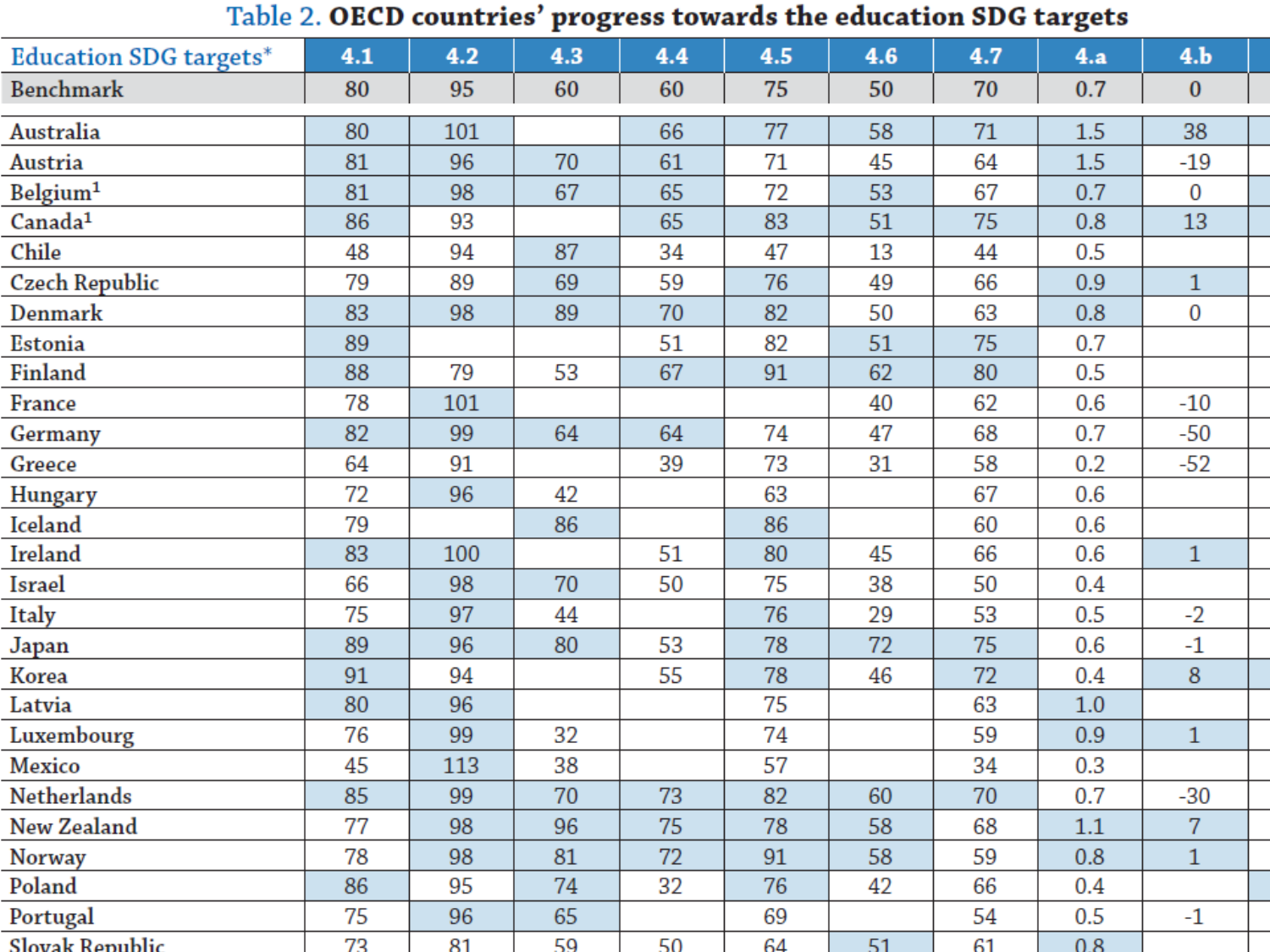

• Review of raw data, metadata, methodology and sources used by the international organisations: UIS, Eurostat, OECD...

Examples:

- UN population used by UIS vs. UOE population used by OECD
- $-$  PIAAC / AES
- Trade off between relevance for OECD countries and worldwide comparability, e.g. gross versus net enrolment rate
- Decision on benchmarks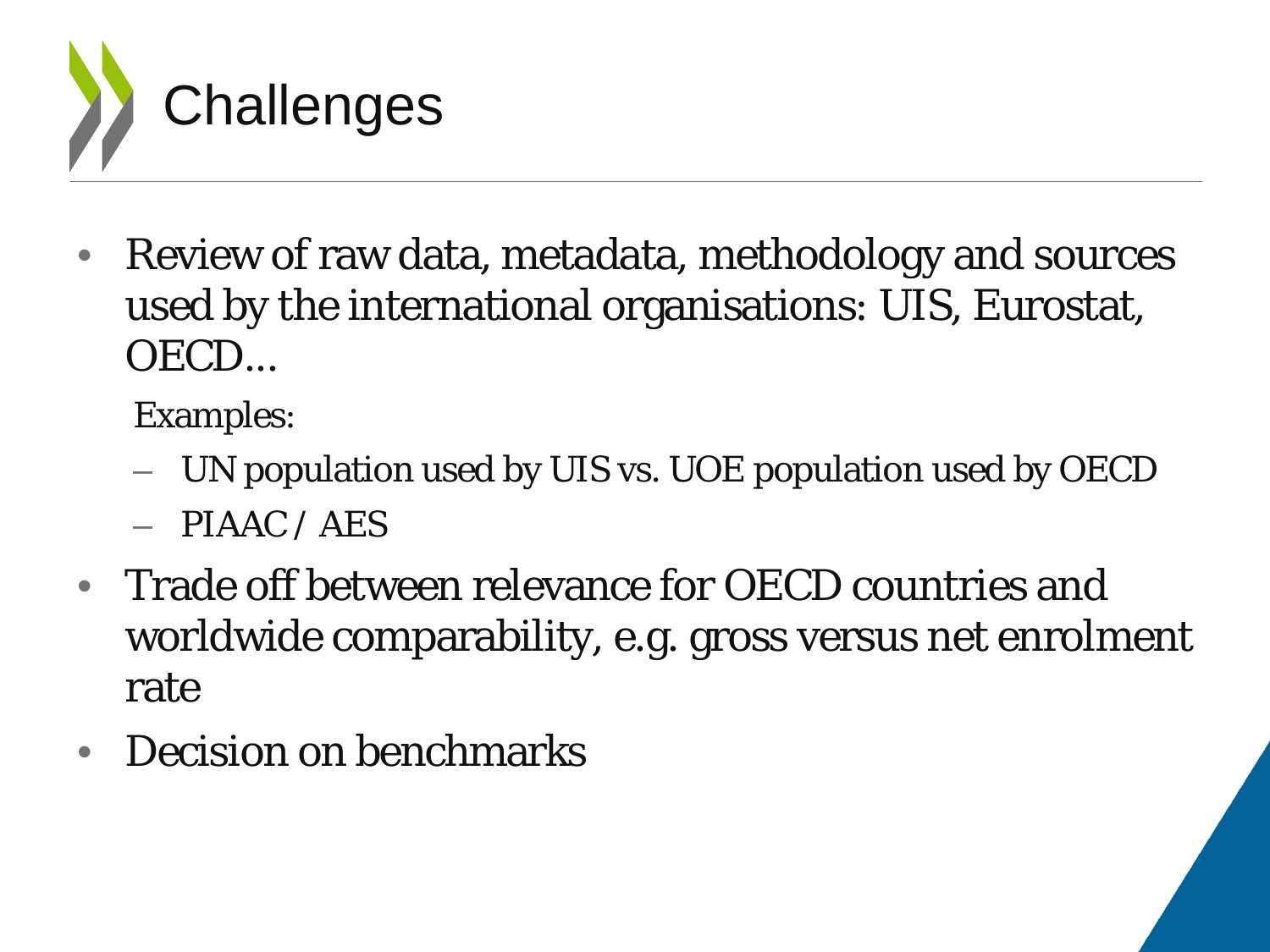### Impact of implementing SDG at OECD level

- Horizontal project in EDU Directorate : collaborative work with other divisions of the directorates to determine the best indicators or proxies (PISA, PIAAC, TALIS and other teams such as Early childhood education or learning environment)
- Impact of the overall implementation of SDG4: Efficiency, collaboration with UIS and OECD, harmonization of the databases.
- Impact on the member states (INES Working Party): Have a voice on the decision of the thematic indicators and proxies to be used and be involved in the global process of SDG reporting.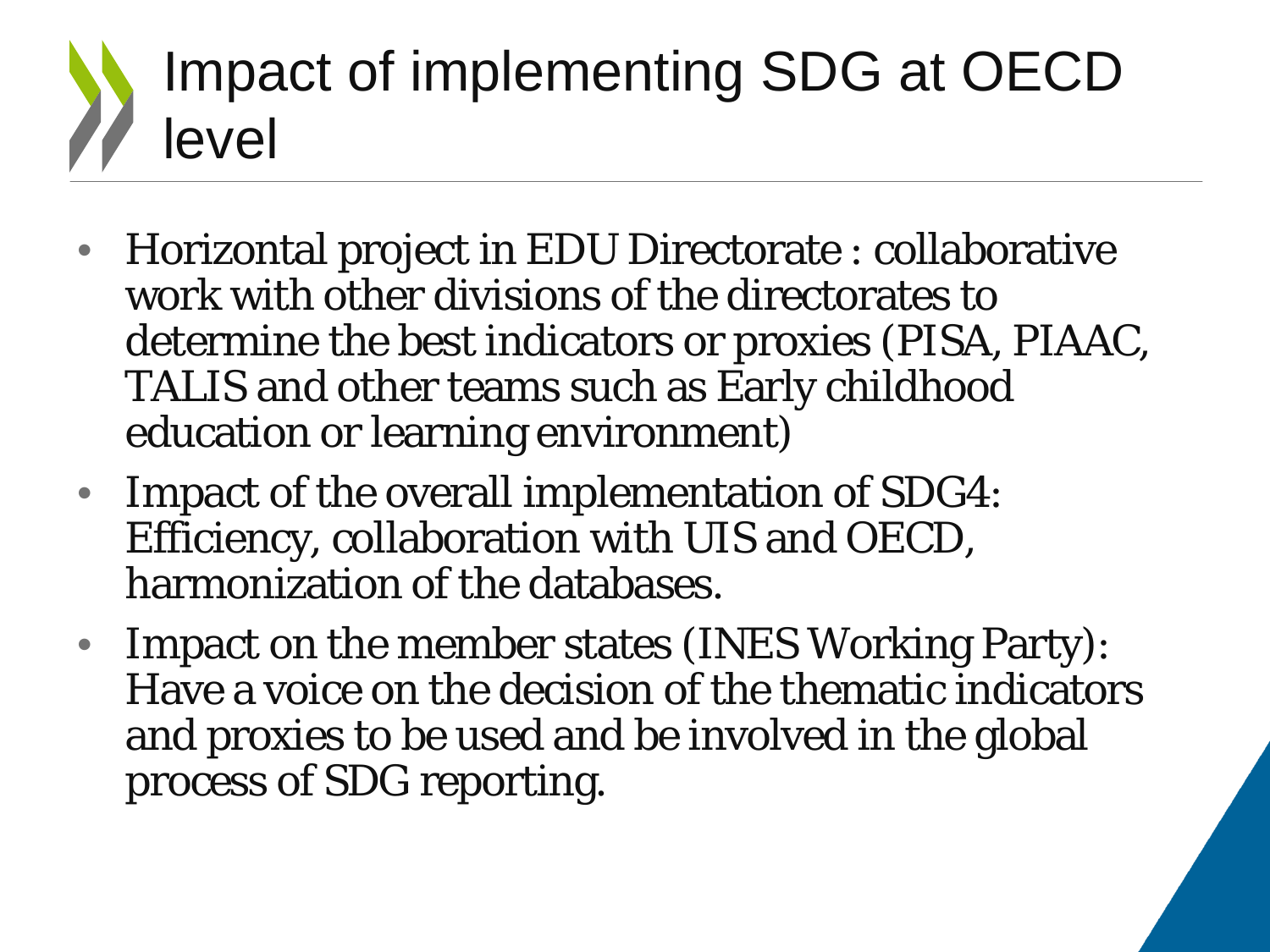

#### *Framework For Action paragraph 28*

Governments are expected to translate global targets into achievable national targets based on their education priorities, national development strategies and plans, the ways their education systems are organized, their institutional capacity and the availability of resources.

This requires establishing **appropriate intermediate benchmarks** (e.g. for 2020 and 2025) through an inclusive process, with full transparency and accountability, engaging all partners so there is country ownership and common understanding.

Intermediate benchmarks can be set for each target to serve as quantitative goalposts for review of global progress visà-vis the longer- term goals.

Such benchmarks should build on existing reporting mechanisms, as appropriate.

Intermediate benchmarks are indispensable for addressing the accountability deficit associated with longer-term targets.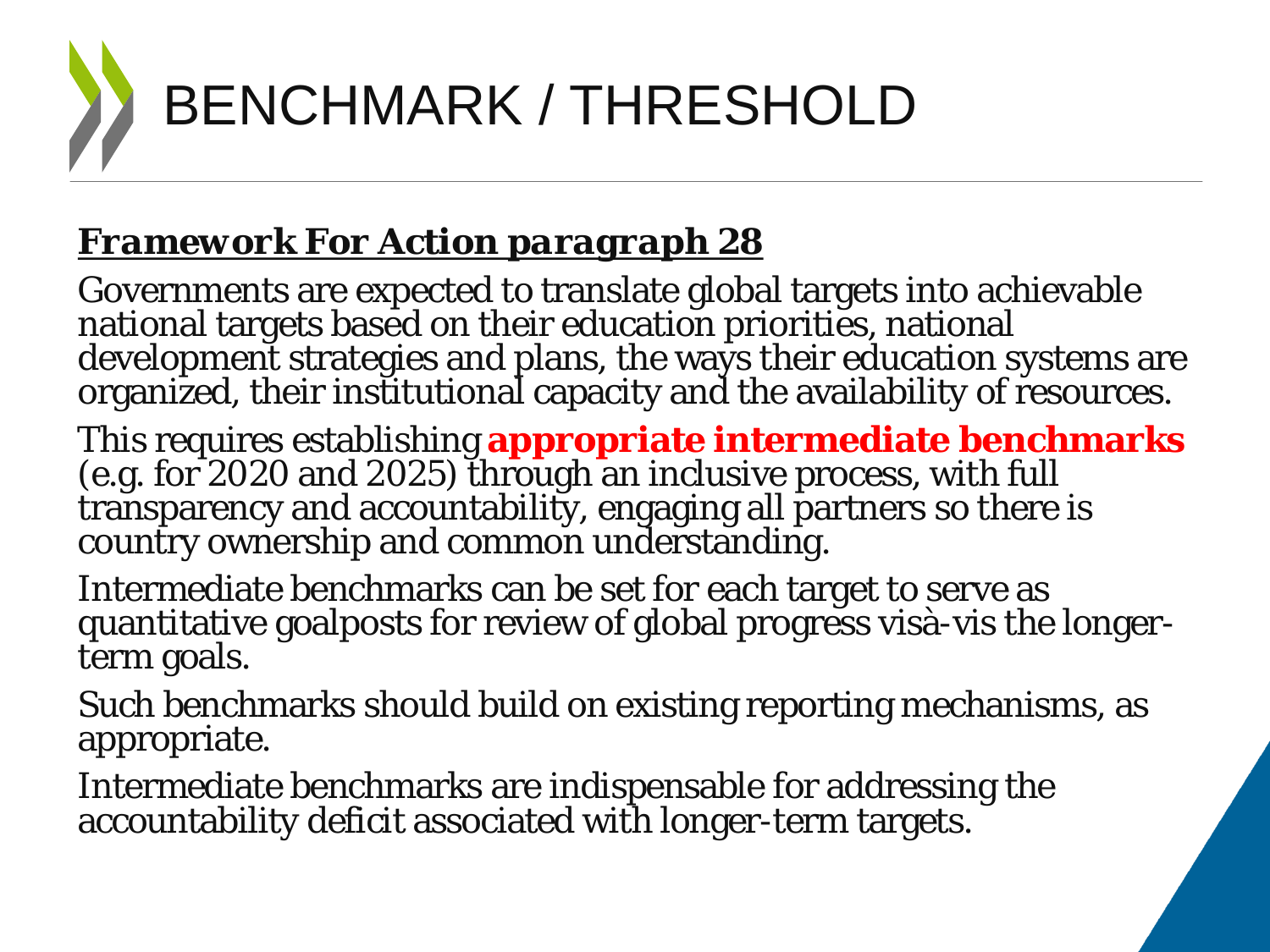

• Treat benchmarking as a technique to compare the actual or proposed achievement with the desired or expected level of achievement

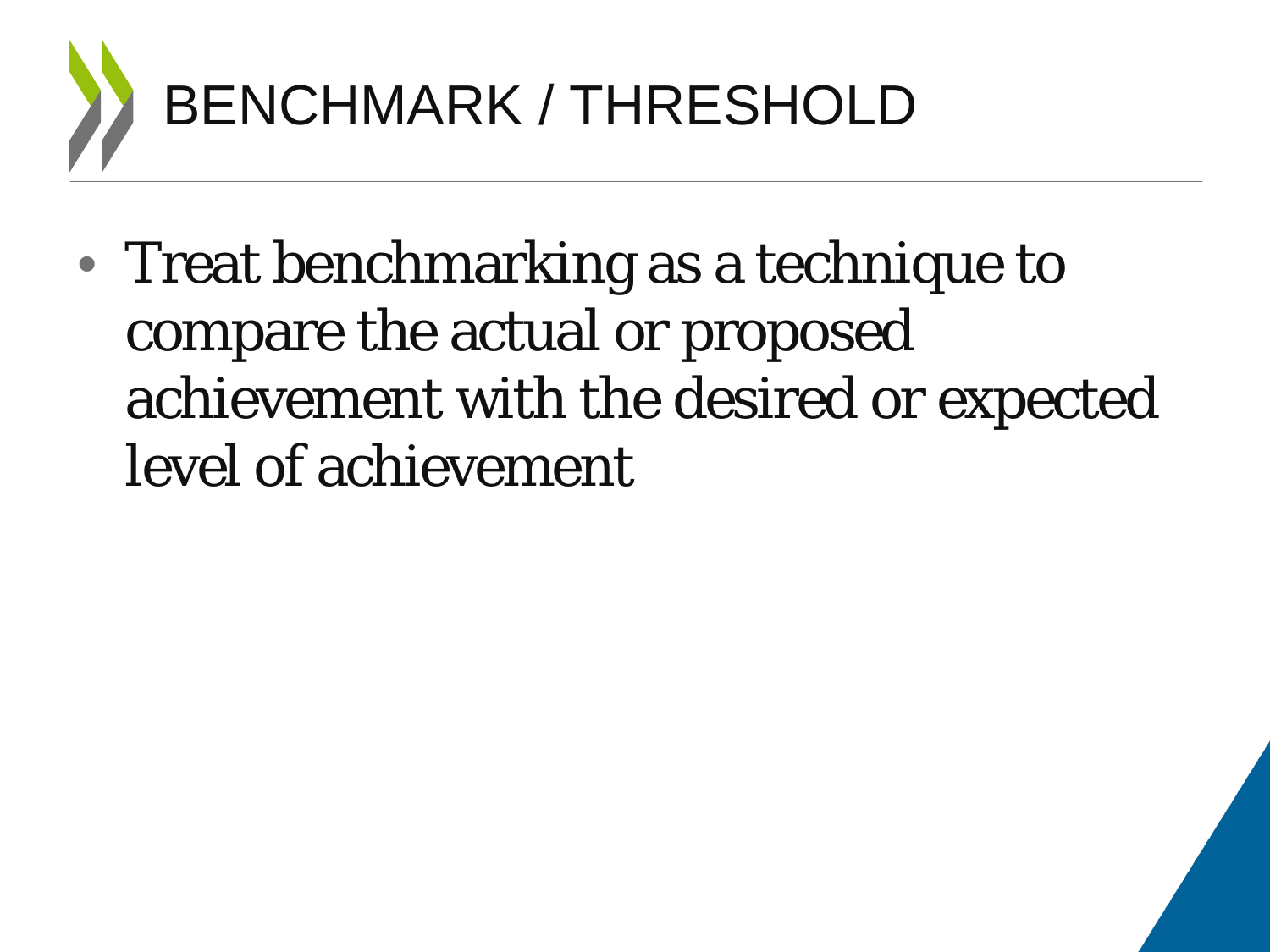#### BENCHMARK / THRESHOLD (example)

| <b>Target</b>    | <b>Indicator</b> | <b>Benchmark</b>                                                                                         | <b>Threshold (for</b><br><b>OECD</b> member<br>countries)                                                                                                                                                                                                                                                                            |
|------------------|------------------|----------------------------------------------------------------------------------------------------------|--------------------------------------------------------------------------------------------------------------------------------------------------------------------------------------------------------------------------------------------------------------------------------------------------------------------------------------|
| $\overline{4.1}$ | 4.1.1 (c i)      | XX% of 15 year-old<br>students<br>performing at level<br>2 or higher on the<br><b>PISA</b> reading scale | By 2020 XX% of 15<br>year-old students<br>performing at level<br>2 or higher on the<br>PISA reading scale.<br>By 2025 YY% of 15<br>year-old students<br>performing at level<br>2 or higher on the<br>PISA reading scale.<br>By 2030 all 15 year-<br>old students<br>performing at level<br>2 or higher on the<br>PISA reading scale. |